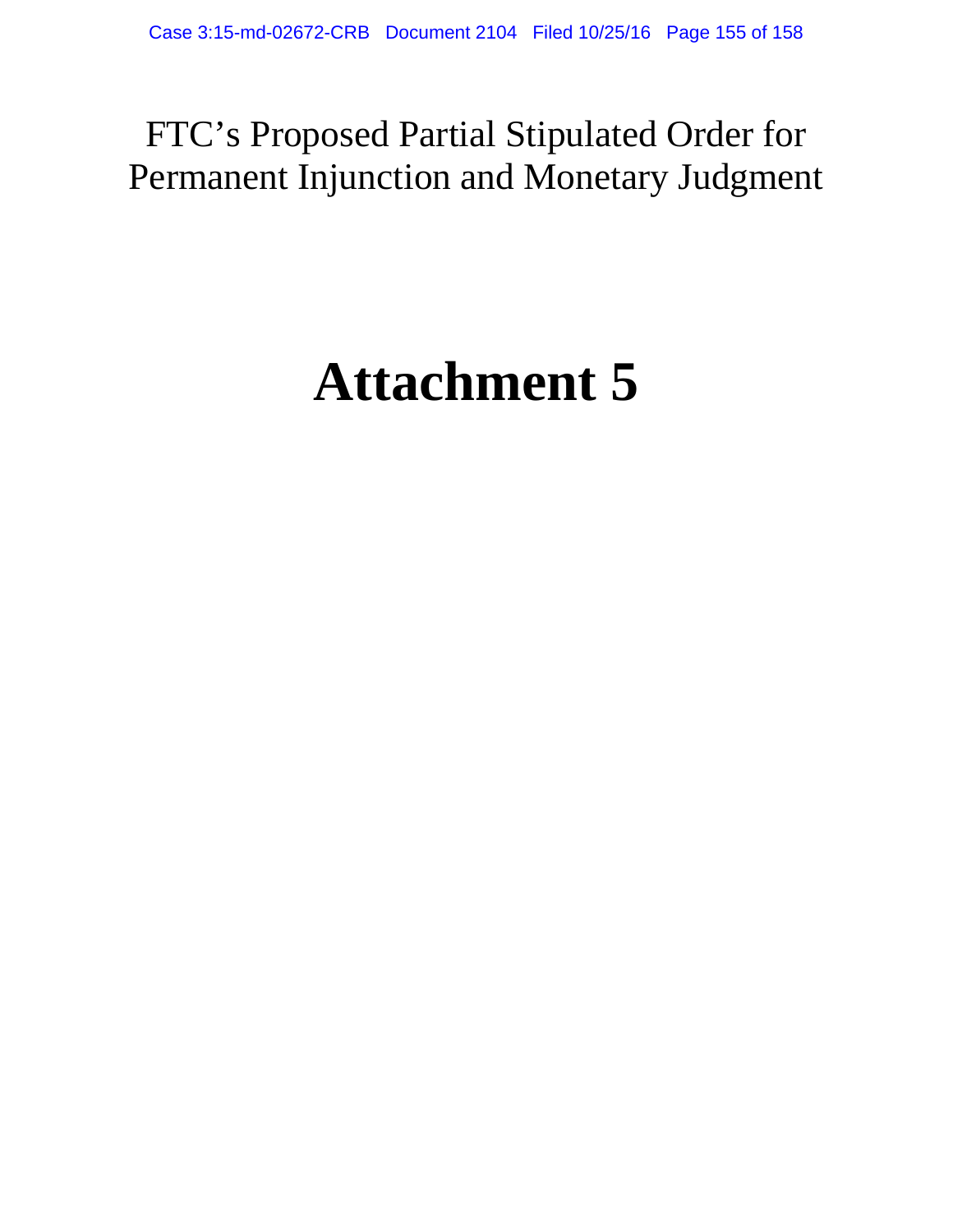## VOLKSWAGEN AND AUDI DEALER NOTICE REGARDING COURT-APPROVED 2.0-LITER TDI SETTLEMENTS FOR DETAILED INFORMATION VISIT: WWW.VWCOURTSETTLEMENT.COM OR WWW.AUDICOURTSETTLEMENT.COM

## 1. Overview of Settlements

The Comt has approved settlements entered into between Volkswagen Group of America and the United States and California (the U.S. Department of Justice on behalf of the Environmental Protection Agency, the California Air Resources Board, and the California Attorney General); the U.S. Federal Trade Commission; and a class comprised of owners and lessees of 2.0-liter VW/ Audi vehicles. Under the Settlements, consumers will choose whether to accept a buyback/lease tennination or to retain their vehicle and receive an approved emissions modification (if and when it becomes available). All three options include cash payments to owners and lessees. In addition, some fonner owners/lessees are entitled to cash payments. Volkswagen has also agreed to pay for environmental remediation and invest in zero emission vehicle technology.

The parties filed the proposed Settlement documents with the Court on June 28, 2016 and the Comt has now approved the Settlement documents.

Dealers should encourage affected customers to participate in the Settlements. Dealers cannot offer customers any compensation or benefits that interfere with, or dissuade, customer participation in the Settlements.

#### 2. Eligible Vehicles

| <b>MODEL</b>               | <b>MODEL YEARS</b> |
|----------------------------|--------------------|
| Jetta                      | 2009-2015          |
| Jetta SportWagen           | 2009-2014          |
| Golf 2-Door                | 2010-2013          |
| Golf 4-Door                | 2010-2015          |
| Golf SportWagen            | 2015               |
| Beetle, Beetle Convertible | 2013-2015          |
| Passat                     | 2012-2015          |
| Audi A3                    | 2010-2013, 2015    |

The following 2.0-liter TDI vehicles are included in the Settlements:

The Settlements do not include the following 3.0-liter TDI vehicles: Volkswagen (Touareg), Audi (Q7, A6 Quattro, A8, A8L, Q5), and Porsche (Cayenne).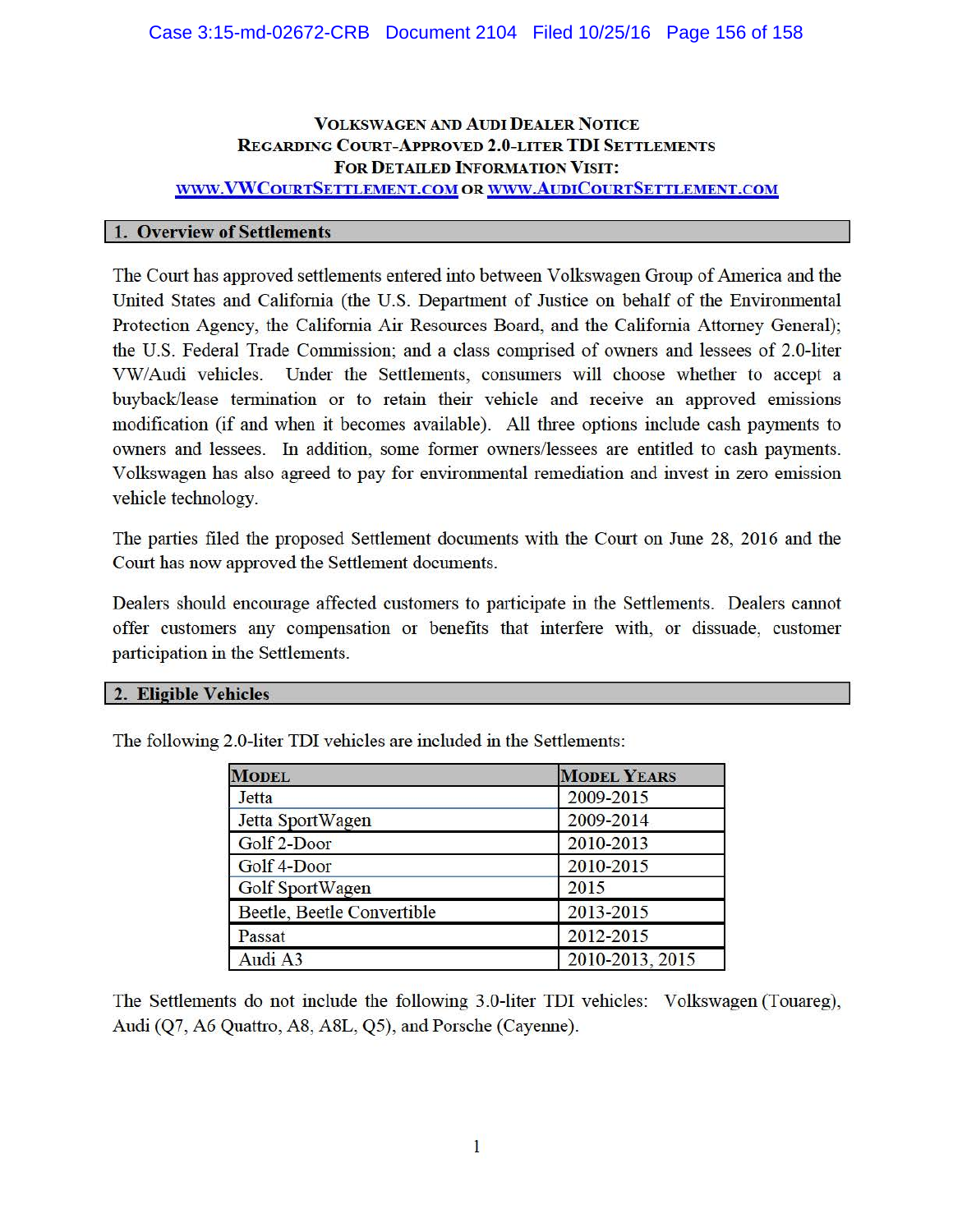# **I 3. Informational Website and Toll-Free Number**

Customers requesting infonnation should be directed to the settlement website for more details: **www.VWCourtSettlement.com or www.AudiCourtSettlement.com.** 

Here, customers will be able to detennine program eligibility, review specific settlement options, consult a list of Frequently Asked Questions, and obtain a link to important settlement documents filed with the Court.

We will also have a Customer Support and Administration team to take calls and answer questions at 844-98-CLAIM.

#### **I 4. Claims Portal**

An online Claims Portal is available for customers to: obtain information about the settlements and their options under them including restitution amounts, claims submission, and appointment scheduling at dealerships for buybacks/lease terminations and approved emissions modifications. Upon confirmation that a customer is eligible to participate in the Settlements, a customer will then select a buyback/lease termination or an approved emissions modification, all of which involve a cash payment. Certain former owners and lessees may also use the claims portal to determine their eligibility for a cash payment and submit claims.

# **I s. Dealer Role in Handling Buybacks, Lease Terminations, and Emissions Modifications**

Dealership Program Ambassadors within each store will be nominated and trained to support processes for buybacks, lease terminations, and (if approved by regulators) emissions modifications. Eligible customers will schedule appointments for these online or by phone. The Company and third-party Settlement Specialists will process all payments to customers.

# Dealer Role in Handling Buybacks/Lease Terminations

Buyback transactions will be executed between VWGoA and the customer and facilitated by a third-party Settlement Specialist at the dealership of the customer's choice. Dealerships will have certain duties and obligations to maintain the integrity of the transaction and the vehicle post-buyback/lease termination until it is modified and resold or removed from the dealership by VWGoA.

#### Dealer Role in Handling Emissions Modifications

Any approved emissions modifications will be managed through normal dealer service scheduling processes, and customers will be encouraged to schedule appointments through the dealership's online scheduling tool. We will provide customers who choose an emissions modification with an Extended Emissions Warranty covering all parts and labor. Dealers cannot